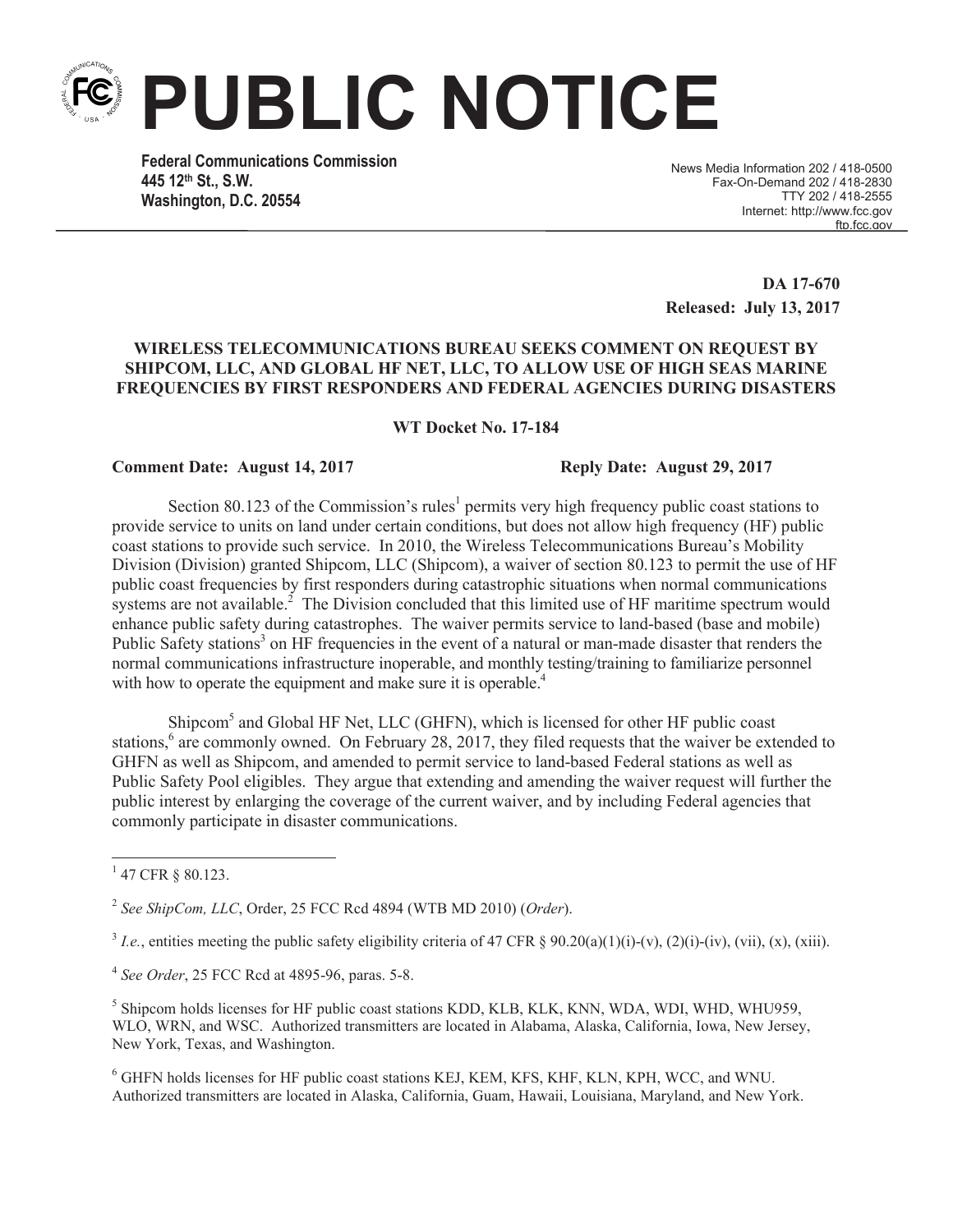We seek comment on the waiver request.

## **Procedural Matters**

Interested parties may file comments and reply comments in response to the waiver request on or before the dates listed on the first page of this *Public Notice*. All pleadings must reference WT Docket No. 17-184. Parties may file comments using (1) the Commission's Electronic Comment Filing System (ECFS), (2) the Federal Government's eRulemaking Portal, or (3) by filing paper copies.<sup>7</sup>

- Electronic Filers: File comments electronically using the Internet by accessing the ECFS: http://www.fcc.gov/cgb/ecfs/ or the Federal eRulemaking Portal: http://www.regulations.gov. Filers should follow the instructions provided on the website for submitting comments.
- In completing the transmittal screen, filers should include their full name, U.S. Postal Service mailing address, and the applicable docket or rulemaking number. Parties may also submit an electronic comment by Internet e-mail. To get filing instructions, filers should send an e-mail to ecfs@fcc.gov, and include the following words in the body of the message, "get form." A sample form and directions will be sent in response.
- Paper Filers: Parties who choose to file by paper must file an original and two copies of each filing.

Send filings by hand or messenger delivery, by commercial overnight courier, or by first-class or overnight U.S. Postal Service mail. Address filings to the Commission's Secretary, Office of the Secretary, Federal Communications Commission.

- Deliver hand-delivered or messenger-delivered paper filings to FCC Headquarters at 445  $12<sup>th</sup>$  St., SW, Room TW-A325, Washington, DC 20554 between 8:00 AM and 7:00 PM. Use rubber bands or fasteners to hold deliveries together. Dispose of all envelopes before entering the building.
- Send commercial overnight mail (other than U.S. Postal Service Express Mail and Priority Mail) to 9300 East Hampton Drive, Capitol Heights, MD 20743.
- Send U.S. Postal Service first-class, Express, and Priority mail to 445  $12<sup>th</sup>$  Street, SW, Washington DC 20554.

The request, and comments and reply comments filed in response to this *Public Notice* are available for viewing via the Commission's Electronic Comment Filing System (ECFS) by entering the docket number, WT No. 17-184. The documents also will be available for public inspection and copying during business hours in the FCC Reference Information Center, Portals II, 445 12th Street S.W., Room CY-A257, Washington, D.C. 20554. They may also be purchased from Best Copy and Printing, Inc., telephone (800) 378-3160, facsimile (202) 488-5563, TTY (202) 488-5562, e-mail FCC@BCPIWEB.com.

Alternate formats of this *Public Notice* (computer diskette, large print, audio recording, and Braille) are available to persons with disabilities by contacting the Consumer  $\&$  Governmental Affairs Bureau at (202) 418-0530 (voice), (202) 418-0432 (TTY), or send an e-mail to fcc504@fcc.gov.

This proceeding has been designated as a "permit-but-disclose" proceeding in accordance with the Commission's *ex parte* rules.<sup>8</sup> Persons making *ex parte* presentations must file a copy of any written presentation or a memorandum summarizing any oral presentation within two business days after the presentation (unless a different deadline applicable to the Sunshine period applies). Persons making oral

<sup>7</sup> *See Electronic Filing of Documents in Rulemaking Proceedings*, Report and Order, 13 FCC Rcd 11322 (1998).

<sup>8</sup> *See* 47 CFR §§ 1.1200(a), 1.1206.